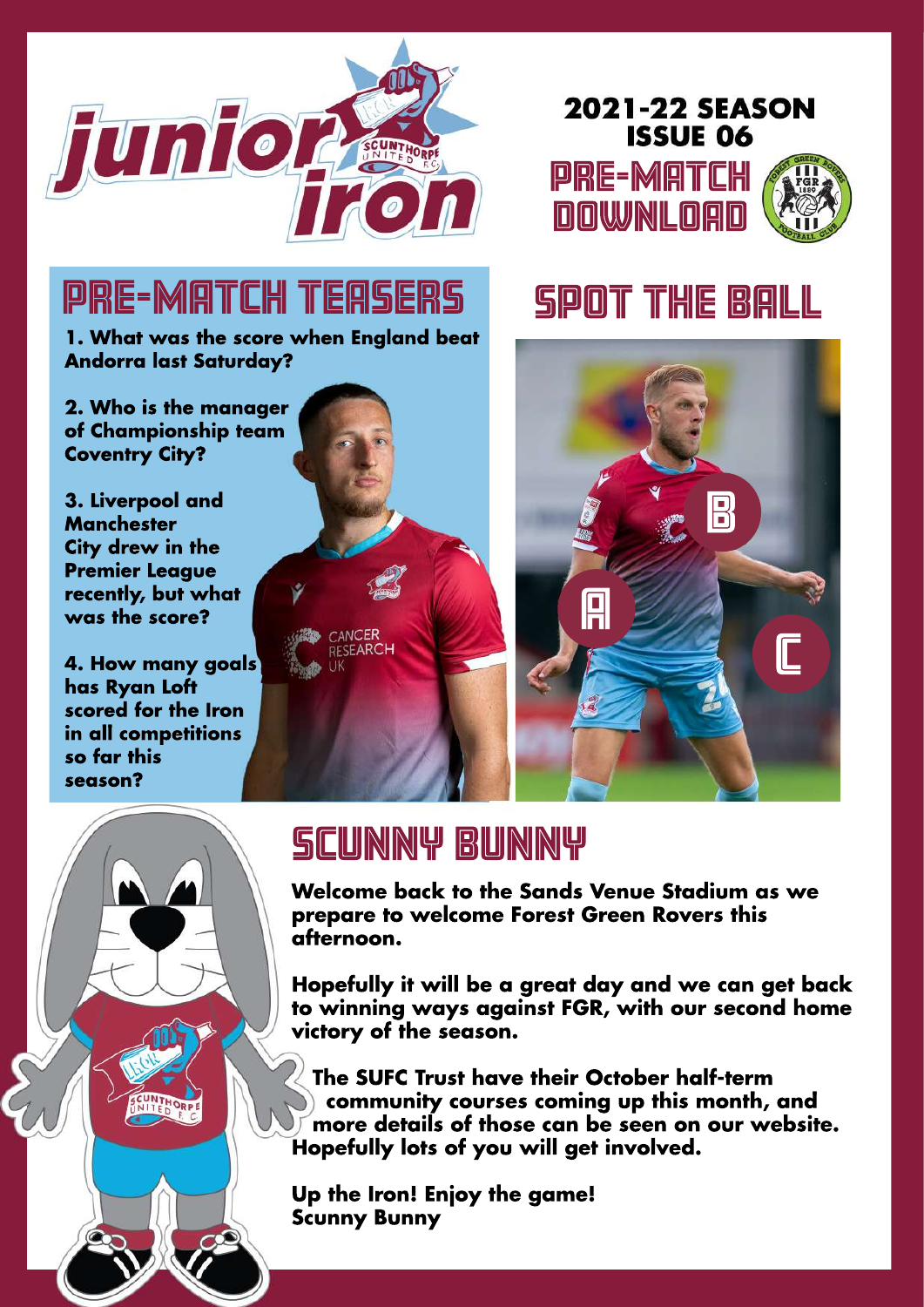



### SCUNNY BUNNY'S PREDICTION **I think the Iron will return to winning ways, with a 4-2**



# KNOW YOUR IRON MEN

**win this afternoon.**

**We quiz you on right-back Ross Millen, who joined us this summer...**

**1. With which Scottish side was Millen between 2018 and 2021?**

**2. Against whom did he make his Scunthorpe league debut?**

**3. During which month did he sign for us this summer?**

**4. How old is the defender?**

**5. How many career league goals has he scored - seven, nine or 11?**

**6. How many Iron appearances has he made so far competitively?**

**HCTA M- ERP: SRE WSNA ot 0- 5. 1: SRESAET** BVFF: B' KNOM JONB IBON<br>3' 3-3' d' L<sup>MO</sup>' SbOL LHE<br>Eudlsuq' 3' Msık Bopius' **. 2, kconr <sup>a</sup> mli K. 1: NE M . 5, 72. <sup>4</sup>, yl uJ. 3, yti Cr et exE : OH WSSEUG. xi S. 6, 11 . nnuByrr aH**



CNCER **RSFARCH** 



**SCORE:**

**BEST MOVE OF THE GAME:**

**BEST SKILL:**

**MOST EMBARRASSING MOMENT:**

**BEST GOAL:**

**BEST PLAYER:**

**REFEREE'S RATING OUT OF 10:**

**ANY OTHER NOTES:**

# GUESS WHO

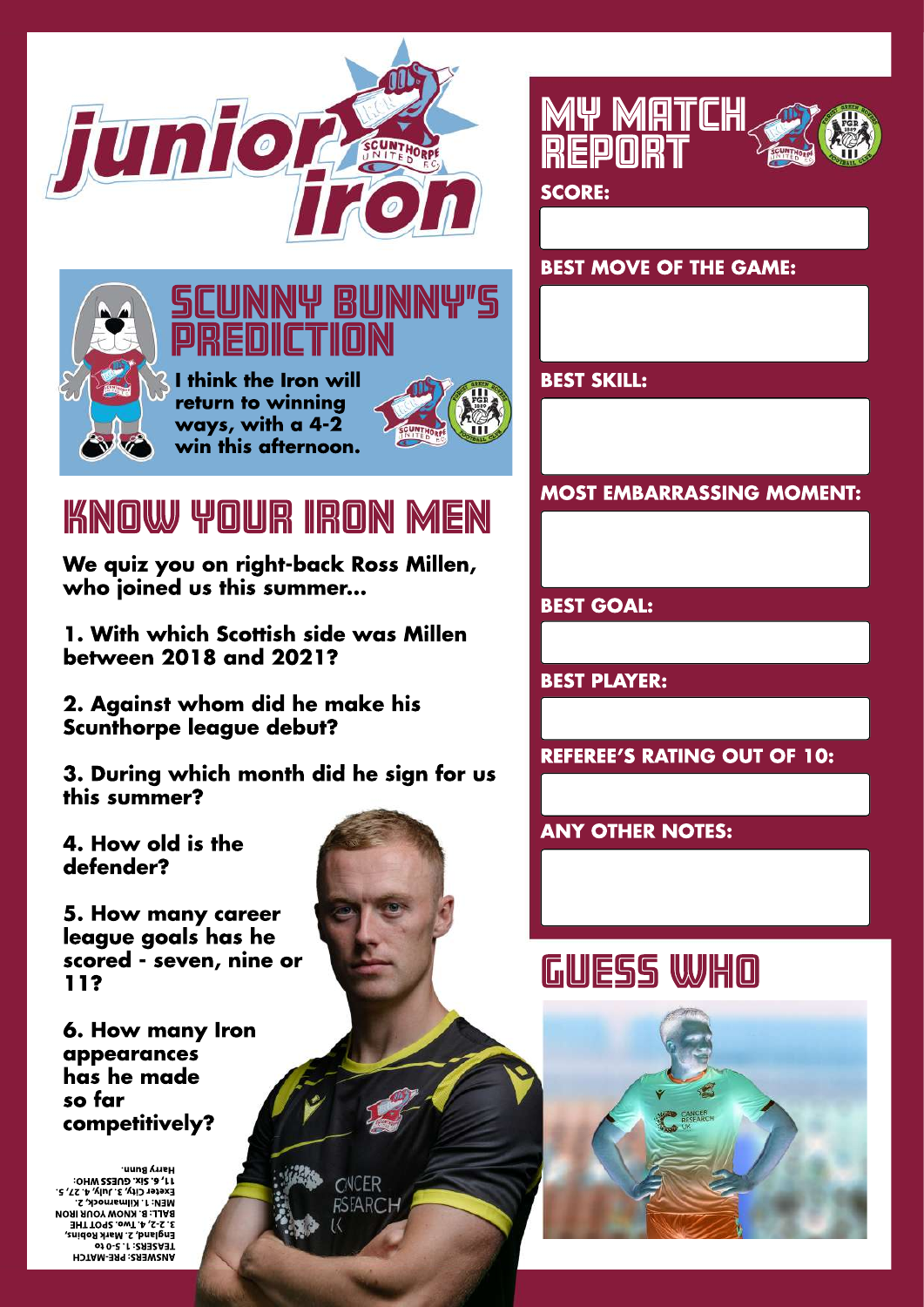